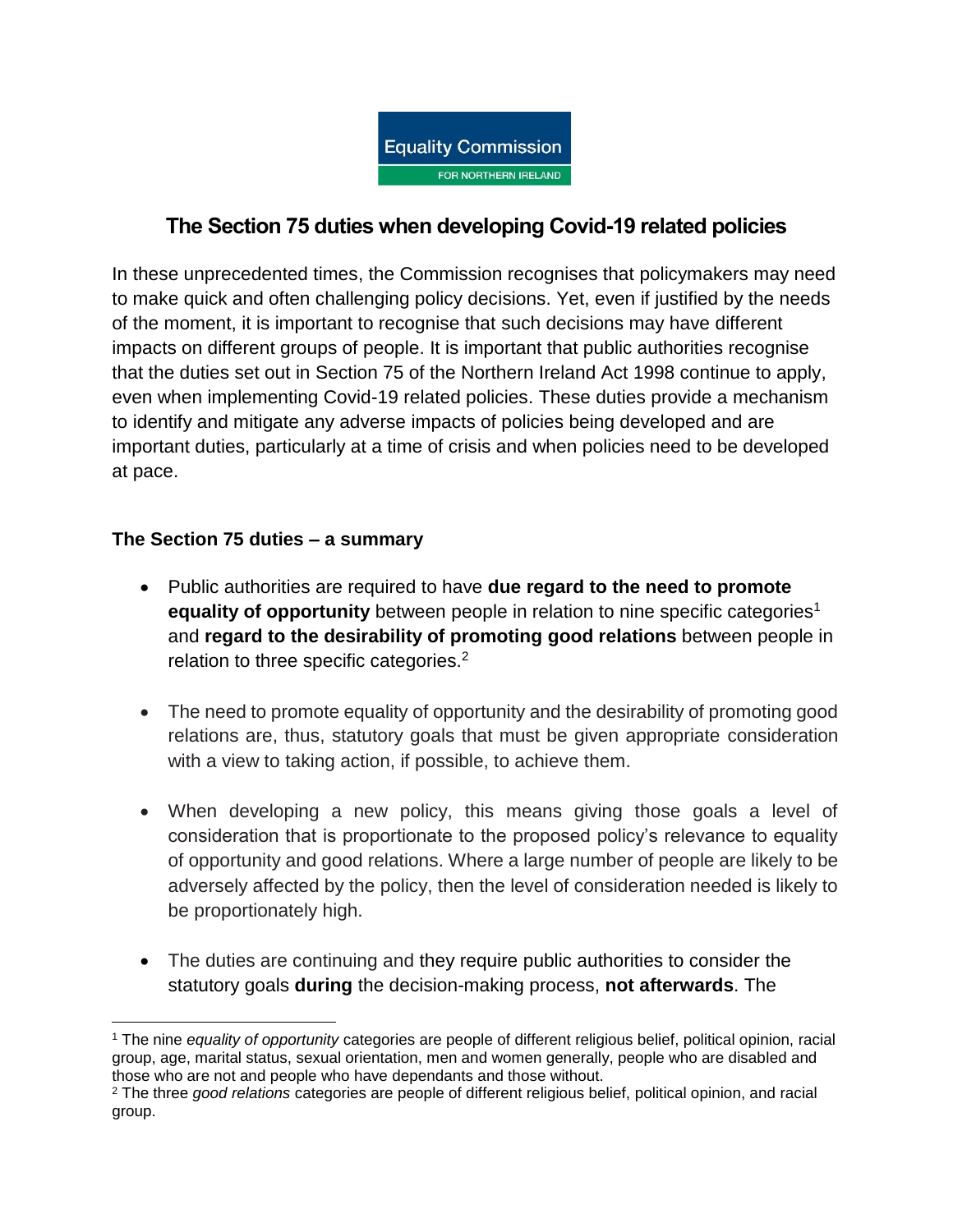exercise must be undertaken in substance and with an open mind. It must not be a tick-box exercise.

 To help to fulfil these two duties, each public authority has established a set of procedural arrangements, and these are outlined in its **equality scheme**. Each scheme details a number of matters, including procedures for screening and impact assessing proposed policies, together with arrangements for conducting any associated consultation exercises.

Public authorities should continue to follow their equality scheme arrangements in full in relation to any proposed policies that are not related to the ongoing Covid-19 crisis; such as policies that are being developed regardless of the crisis and which are not intended to alleviate or deal with the consequences of the crisis.

## **The Section 75 duties when developing Covid-19 related policies**

The Section 75 duties continue to apply at this time. The Commission has no legal authority to revoke them, or to suspend their operation at any time, including the present. Therefore, all of the advice provided above remains applicable and decisions made by public authorities when developing Covid-19 related policies may still be subject to challenge for alleged breaches of the duties. Such challenges may be by way of applications for judicial review or through complaints to and investigations by the Equality Commission. It would, therefore, be prudent for public authorities to be able to demonstrate how they have met their equality scheme commitments.

The remainder of this advice note recognises the exceptional context in which some public authorities may be working to ensure policies are in place to deal with Covid-19. Some of these policies may relate to the powers derived from the Coronavirus Act 2020, which has made some temporary changes to statutory law to help public authorities to cope with the current challenges by modifying or alleviating some of their legal duties. No such changes have been made in relation to the Section 75 duties or to the antidiscrimination laws.

## **Screening and Equality Impact Assessments of proposed policies**

Each public authority's equality scheme commits it to screen proposed policies in the first instance, and subsequently, where appropriate, to conduct equality impact assessments.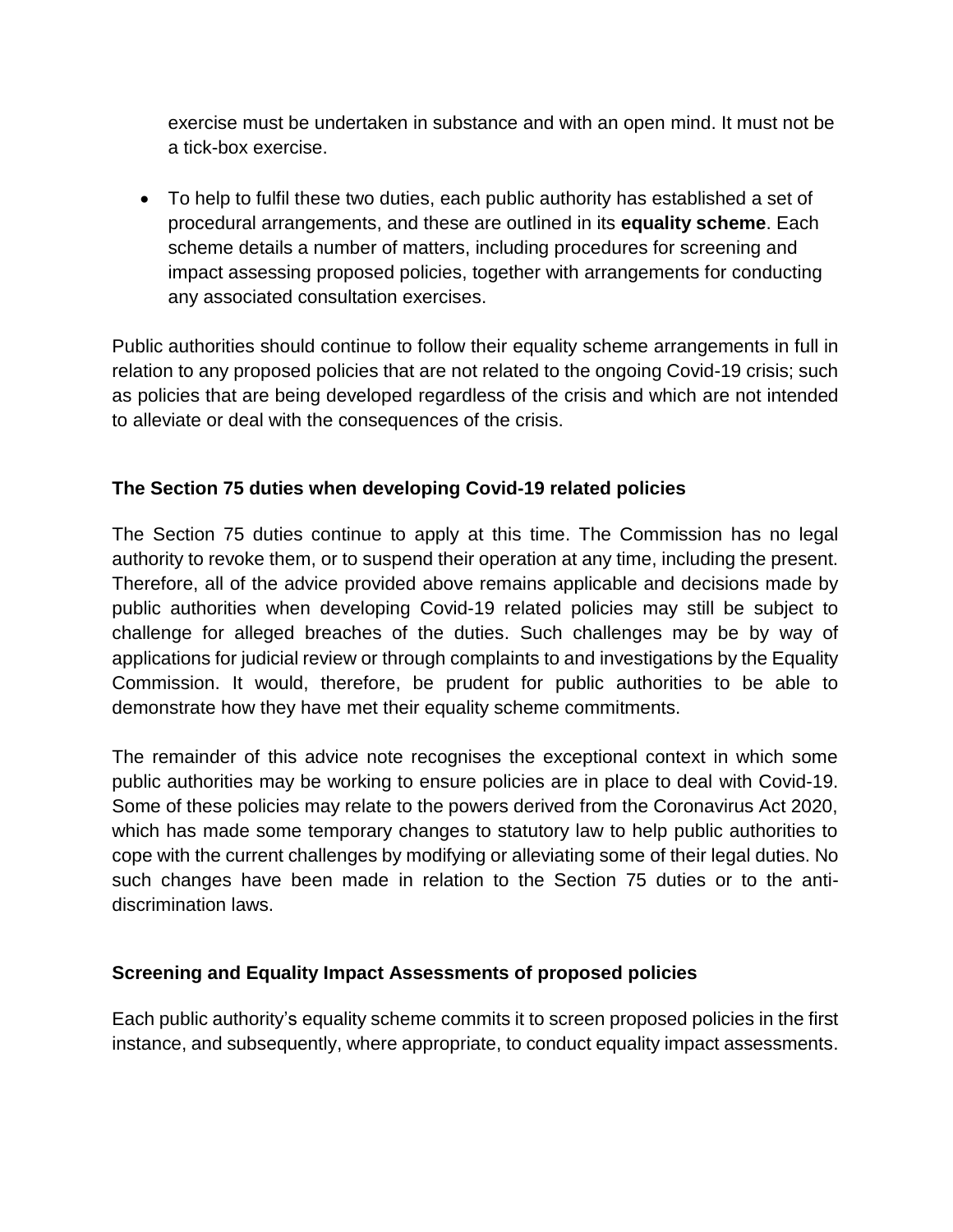Screening is one of the key tools to enable public authorities to fulfil their statutory obligations and mainstream the Section 75 duties into policy development. It provides an opportunity to identify policies that are likely to have an impact on equality of opportunity and helps to draw considerations of equality of opportunity into the policy making process.

We recognise that the development of policies that are intended to alleviate and/or deal with the consequences of the Covid-19 crisis, and that need to be developed and implemented with the utmost urgency, may be occasions where a public authority's commitment to following the screening arrangements outlined in its equality scheme may permit some modification.

In relation to any such urgent Covid-19 related policies, we recommend that public authorities continue to try to focus on the duties, as far as is practicable, and be able to demonstrate this with a written record. For example, screening should at least begin when a policy is being developed and, if the screening cannot be completed before the policy is implemented, regular ongoing monitoring and screening should be undertaken to examine any equality impacts. Such information should be used to review the operation of the policy and in any future decision-making as to whether to extend and/or continue the policy or not. Throughout this process, it is especially important to give due consideration to mitigating the anticipated or actual adverse equality impacts of the proposed policies. When making these assessments, public authorities should try, as far as is practicable, to base their decisions on relevant information.<sup>3</sup>

If, in the course of a screening exercise, a public authority decides that it would be appropriate to proceed to do an EQIA in relation to a proposed policy, the Commission would expect it to be conducted according to the public authority's equality scheme arrangements.

In the context of Section 75, if a **consultation** exercise is to be conducted around the present time, it will likely be done as part of an EQIA. The question of whether the usual EQIA consultation arrangements may be modified (e.g. a shorter consultation period) will depend on what each public authority's equality scheme arrangements allow. Most, if not all, public authorities' current schemes allow for some such modifications in special circumstances, including to address urgent public health matters. Clearly, the present is such a time.

 $\overline{a}$  $3$  A range of data has been collated and published by a number of reliable external sources relating to the Coronavirus pandemic such as NISRA and the Office for National Statistics. The Commission has also collated a number of data sources into one document and will make this available on our website.